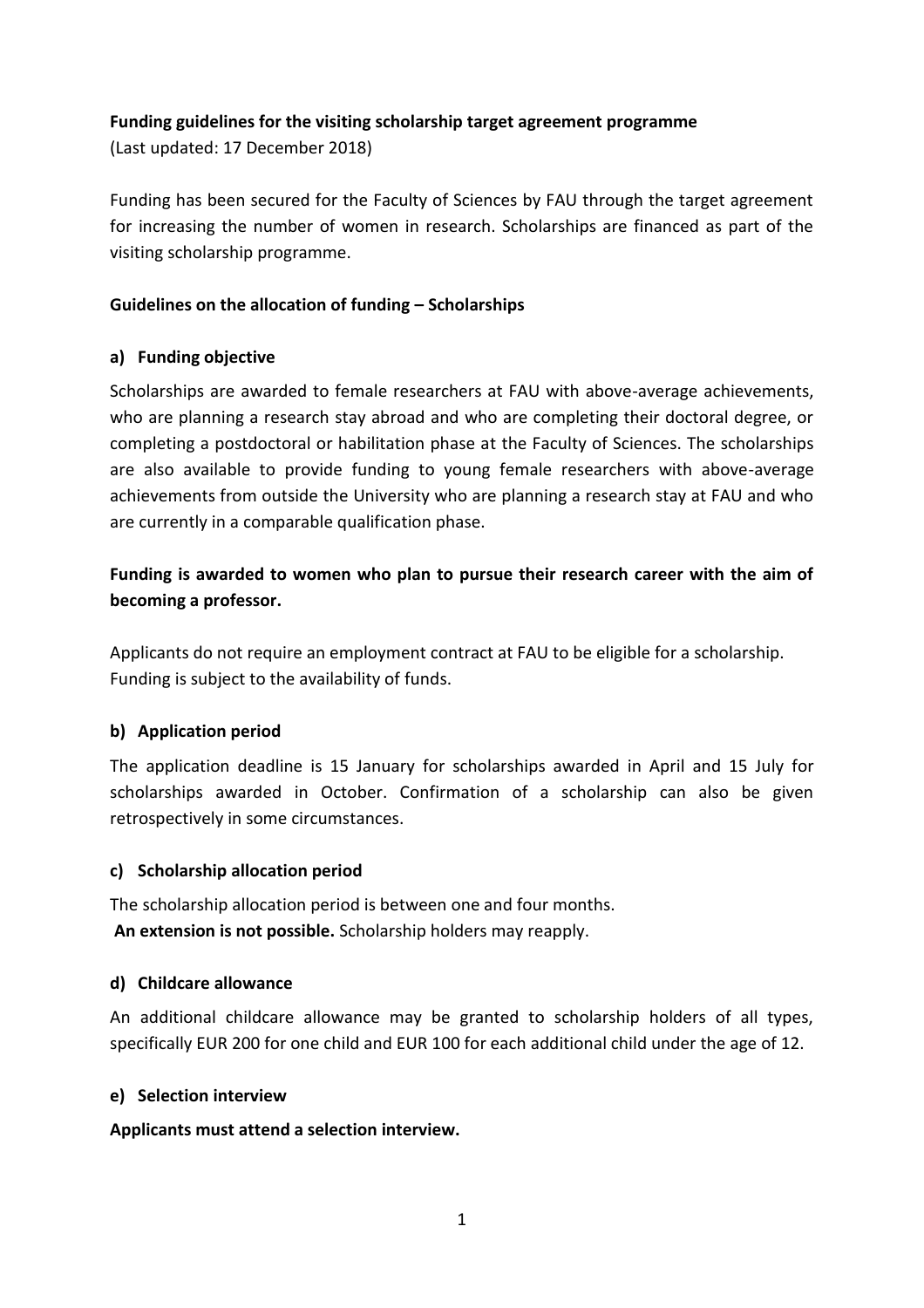Please make an appointment with the Faculty's women's representative Prof. Dr. Götz-Neunhoeffer two weeks before the end of the application period at the latest if you are seriously interested.

## **f) How to apply**

Funding applications in German or English must be submitted in digital format. Please submit your application per e-mail to Ms. Cornelia Geisler, *Assistant to the Faculty's Women's Representative*, at [cornelia.geisler@fau.de.](mailto:cornelia.geisler@fau.de) **Amendments or supporting documents may not be submitted after your application.** For this reason, we urgently advise you to have the assistant to the Faculty's women's representative formally check your documents at least one week before the end of the application period.

#### **g) Letter of support**

Applications submitted by female doctoral candidates must include a letter of support from their supervisor.

### **h) Final report**

All scholarship holders must submit a report on their own initiative no later than two months after the end of the scholarship.

# **i) Obligation to cooperate**

In order to ensure the legitimacy of the scholarship, one requirement for funding is that the recipients of the funding fulfil their obligation to cooperate. Therefore the scholarship holders

- must state all details relevant to funding and, upon request, agree to the provision of relevant information by third parties, and
- give immediate notification of changes in personal circumstances relevant to funding or in information provided in connection with the application for funding (e.g. other funds granted).
- agree to inform the Office of Equality and Diversity about the progression of their career after the end of the period during which they receive the scholarship.

# **j) Credit in publications**

In publications and in any other presentations, especially those of a public nature, the following acknowledgement should be included at an appropriate point: 'the research was funded by a scholarship supporting faculty-specific gender equality targets at Friedrich-Alexander University Erlangen-Nürnberg (FAU)'.